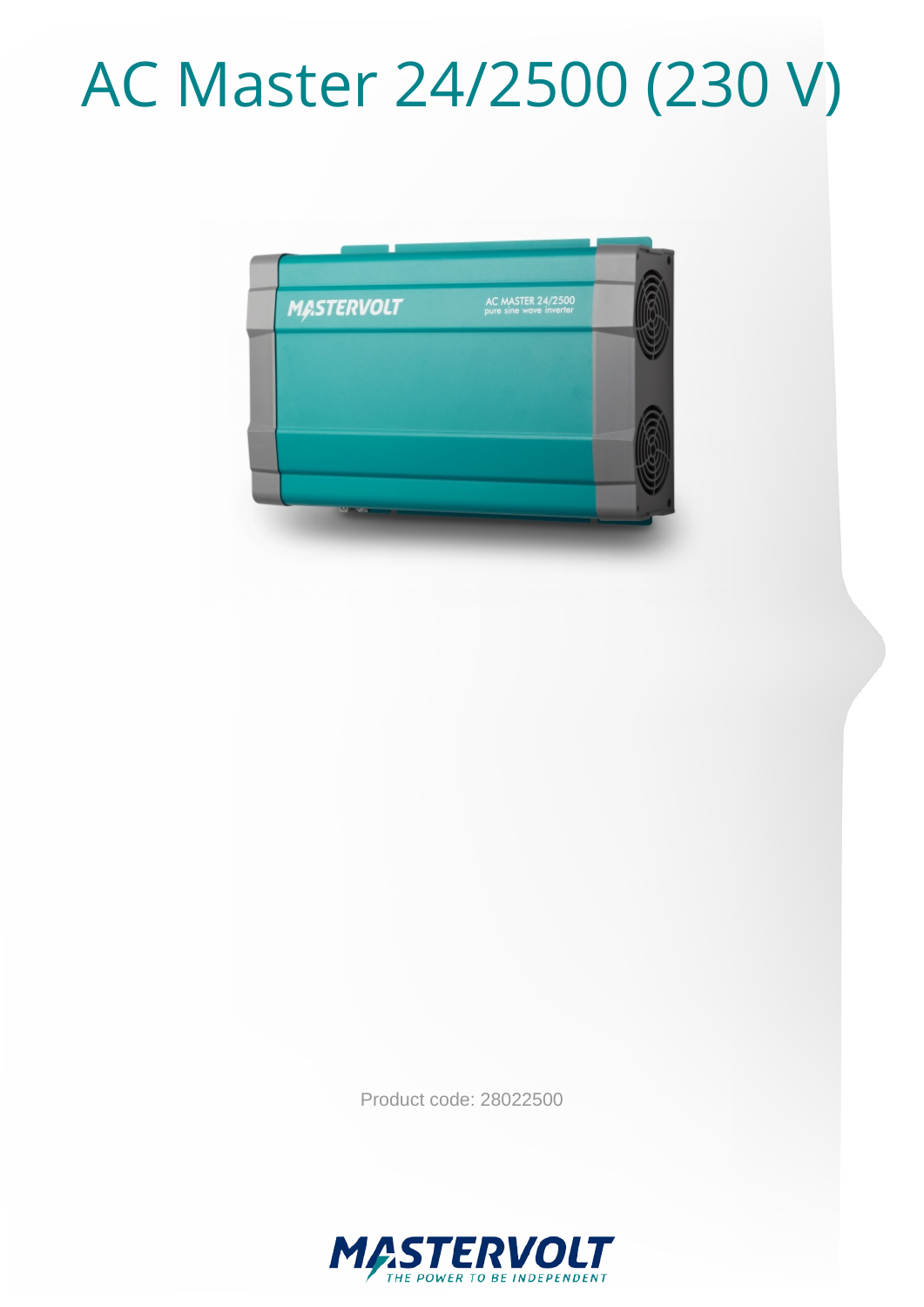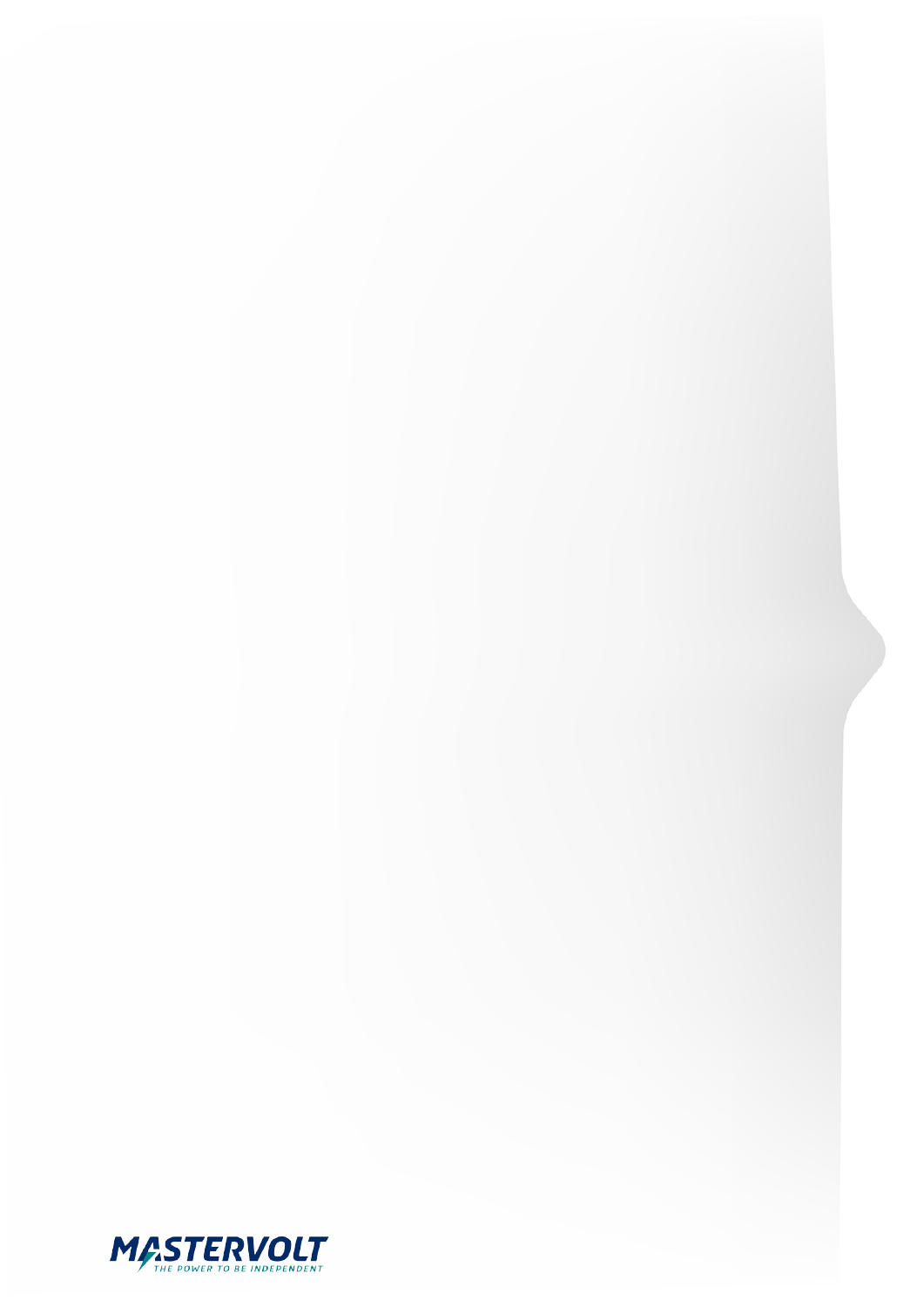Mastervolt sine wave inverters have proven themselves under the most extreme conditions for over 25 years. Our inverter family consists of AC Master, Mass Sine and Mass Sine Ultra models, ranging from 300 watt up to 40 kW. The AC Master is ideal for small and medium-sized applications, while Mass Sine and the advanced Mass Sine Ultra inverters are mainly intended for larger systems and for professional purposes.

#### **AC Master series: Reliable AC power for recreational and semi-professional use**

These affordable sine wave inverters convert 12 or 24 V battery voltage into reliable 230 V 50/60 Hz or 120 V 50/60 Hz grid power, making them ideal for recreational and semi-professional applications. The AC Master series is easy to install and delivers full output, even under the most demanding conditions. The pure sine wave technology provides an outstanding power quality, ensuring the correct functioning of sensitive equipment. The usage of high frequency switching technology eliminates any annoying humming and buzzing sounds.

Representing complete value for money, these ruggedly built inverters provide essential home comforts when you're far from the nearest grid connection.

#### **Features**

- · Pure sine wave technology protects sensitive equipment.
- · Delivers full output at high peak power under the most demanding conditions.
- · Automatic power saving system for extended runtime.
- · Compact and lightweight design, saving valuable installation time.
- Reliable and safe operation; protected against over-temperature, overload, short circuit, high or low battery voltage.
- · Variable speed fan for quiet operation at low power.
- · Optional remote control for instant switch off of the inverter and all connected equipment (not available

for the 300 and 500 W models).

· Convenient plug connection for all models, 2500/3500 Watt models also hard wired.

#### **In addition, the 2500/3500 Watt models offer:**

- · Combine 2 up to 15 units to obtain high power or 3-phase systems.
- · Integrated transfer system, switches automatically between AC power sources.

#### **Applications**

Both recreational and semi-professional use, where grid power varies or is unavailable. Applications include lighting, appliances, electric cooking and power tools. For (mobile) applications in your home, office or service vehicle, or during your holidays.